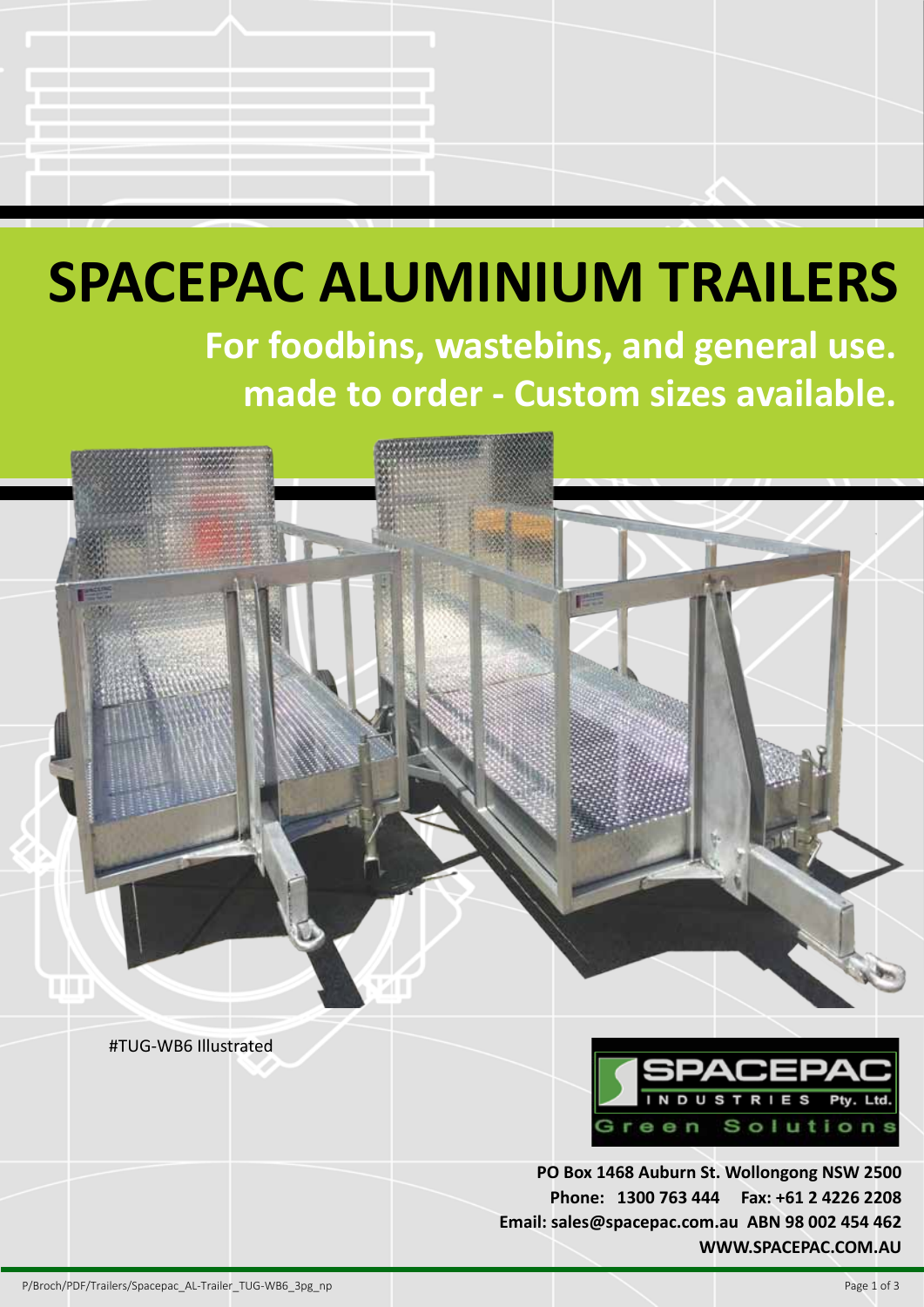## **SPACEPAC ALUMINIUM TRAILER S**

### **Engineer designed, lightweight yet extremely robust and easily cleaned**



#### **Suitable for:**

Insulated food trolleys (eg: Cambro, Rubbermaid, Carlisle) 120/240/660/1100ltr Plastic wheelie bins General use for transport of goods Hospitals, Aged care, residential and commercial applications **Size:** 

 $2/4/6/8$  bin, also custom sizes to suit your application Capacities 300kg to 3500kg Designed Speeds: 5km to 20km/hr maximum

Fixed draw-bar pre-drilled to suit standard connections types:

- 50mmtowbar hitch- Towhitch supplied if required
- Drop-in pin hitch 20mm to 25mm Hole
- Pintle hitch- 50mm Ring

Adjustable hight to suit different tugs



8" Highway tyres on Aluminium wheels with Precision bearings.



Drop down jockey wheel for use when not being towed.



Non slip floor and Kick Rails



Rear Ramp complete with quality gas struts



Non Slip - Rear Ramp



Rear Ramp complete with positive locking



**CONTACT US FOR MORE INFORMATION WWW.SPACEPAC.COM.AU - 1300 763 444**

P/Broch/PDF/Trailers/Spacepac\_AL-Trailer\_TUG-WB6\_3pg\_np Page 2 of 3